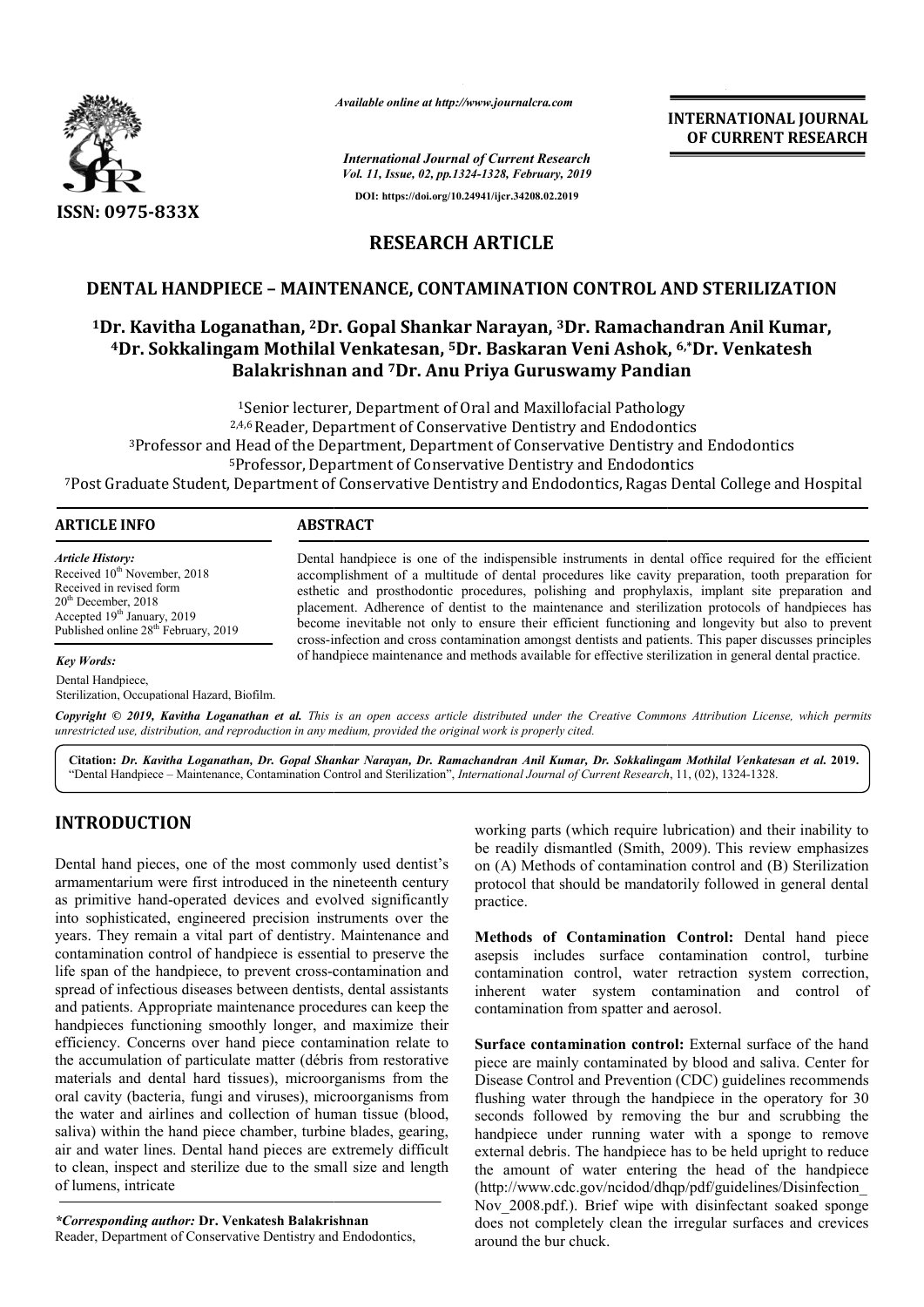Application of disinfectant and scrubbing reduce the number of bacteria but does not completely eliminate them. Chemicals should not be used for cleaning as they can have a detrimental effect on the sterilizer and the handpiece during sterilization cycle. Complete infection control of handpiece surfaces can be accomplished only by sterilization<sup>3</sup>.

**Turbine Contamination Control:** Contaminated oral fluids may be drawn back into the turbine chamber by any one of the following ways:

- By negative pressure created by a Venturi effect during operation
- When turbine continues to spin whenever the drive air is stopped

The Venturi effect is the fluid pressure that results when an incompressible fluid flows through a constricted section of pipe. The fluid velocity must increase through the constriction to satisfy the equation of continuity, while its pressure must decrease due to conservation of energy. The gain in kinetic energy is supplied by a drop in pressure or a pressure gradient force.<sup>4</sup> Contaminated oral fluids may enter into the worn bearing seals. They may also get aspirated into the vent holes in the top of older hand-chuck operated handpieces or into the air-water spray orifice that communicates with the turbine chamber in some handpieces.<sup>3</sup>

**Water retraction system correction:** Anti-retraction valves were originally used to prevent fluid retraction into DUWLs, but most of them substantially fail after a few months of use. These devices tend to become clogged and worn, and they have to be periodically maintained to prevent the retraction of oral fluids and to avoid contamination of the waterlines or possible cross-contamination to subsequent patients.**2.5**

It has been shown that autoclaving of handpieces after use combined with 30 s of flushing between each patient and 2.5 min at the end of the day would help to eliminate the sucked fluids (Beierle, 1993; Vanessa Barbot *et al*., 2012). High-speed air handpieces operate when compressed air, controlled by the rheostat in the foot pedal, is released into the head where the air spins the blades of the turbine. Coolant water is carried by separate tubing and is also discharged at the same time. The air is released from the top and bottom of the head as the turbine rotates. However, when the air pressure is released, the handpiece shuts down, creating a vacuum that can aspirate oral microorganisms, blood, saliva, and other debris into the turbine and dental unit waterlines (DUWLs) (http://www.cdc.gov/ mmwr/preview/ mmwrhtml/rr5217a1.ht). Electric handpieces operate by the introduction of direct-current (DC) into an electric motor sealed in the housing of handpiece [Figure 3]. These motors do not use compressed air, and when the current driving the motor is stopped by releasing the foot pedal, the motor stops. Because there is no air to create a vacuum, there is little or no retraction of oral fluid back into the waterline or turbine—an important infection control factor.

**Contamination control of biofilm in Dental Unit Water**  Lines (DUWL): Dental unit waterlines are an essential part of dental surgery equipment, supplying water as a coolant, primarily for air turbine and ultrasonic scalers. The hydrophobic surface of waterline plastic promotes the attachment and colonization of biofilm organisms.

Active biofilm is the primary reservoir for continued contamination within the water supply system. Biofilms are adherent colonies of bacteria, fungi, and protozoa that form along the inner surface of DUWLs. The initial biofilm layer thickens through replication of the organisms that make up the biofilm, as well as through adherence of free-floating microorganisms from the water source. Donlan and Costerton propose a new definition of biofilm as a microbially-derived sessile community characterized by cells that are irreversibly attached to a substrate or to each other, are embedded in a matrix of extracellular polymeric substances that they have produced, and exhibit an altered phenotype with respect to growth rate and gene transcription (Donlan, 2002). Biofilm provides microbial cells with: (1) easier exchange of genetic material; (2) easier accumulation of nutritive substances from the water phase; (3) protection against an excess of nutritive substances and against drying (Donlan, 2002). Three mechanisms are responsible for the biofilm resistance: (1) Slow-growing or non-growing cells are not very susceptible to many antimicrobial agents. (2) Production of exopolymers exopolysaccharides, prevent various agents to penetrate the full depth of the biofilm. (3) At least some cells in a biofilm adopt a distinct and protected biofilm phenotype. This phenotype is a biologically programmed response growth on a surface. They can deactivate some disinfectants or provide a diffusion barrier based on the anionic and hydrophobic nature. Biofilm bacteria are substantially resistant to surfactants, biocides and antibiotics (Costerton *et al*., 1999). Microorganisms in dental lines can be free-floating or in sessile form. This sessile form, known as biofilm produce a polysaccharide matrix that provides a mechanism for surface attachment and retention of microorganisms to the water line. The main inhabitants are opportunistic, gram-negative, aquaphilic bacteria. The bacteria may include atypical Mycobacteria, Pseudomonas and possibly Legionella bacteria. **<sup>3</sup>**

The most frequently isolated oral microorganisms from DUWLs belong to the genera Lactobacillus, Streptococcus, Actinomyces, Staphylococcus, Bacteroides, Veillonella and Candida (Martin, 1987; Pankhurst, 1998) Some microbial species found in DUWLs are known to be opportunistic pathogens for humans: Acinetobacter calcoaceticus, Aeromonas hydrophila, Aeromonas sorbia, Burkhlderiacepacia, Brevundimonasvesicularis, Methyobacteriummesophilicum, Pseudomonas aeruginosa, Pseudomonas fluorescens, Pseudomonas putida, Sphingomonaspaucimobilis and Staphylococcus cohnii.<sup>13,14,15</sup>

The individual microorganisms, as well as pieces of biofilm, can dislodge and pass out of waterlines. It is at this point that the biofilm becomes a potential problem for the dental patient or dental healthcare worker. The nature of DUWLs is such that they will develop a biofilm, and water flowing down the biofilm-coated waterlines will contribute to microbial load in the water as it exits the tubing. Frequent periods of water stagnation in DUWLs and the properties of the plastics used in DUWLsconstruction can promote the attachment and colonization of biofilm-forming microorganisms (Jolanta Szymanska, 2007). The physics of laminar flow of water passing through the DUWLs results in maximum flow at the centre of the lumen and minimal flow at the periphery, encouraging deposition of organisms onto the surface of the tubing thus promoting further undisturbed bacterial proliferation (Whitehouse, 1991; Williams, 1996).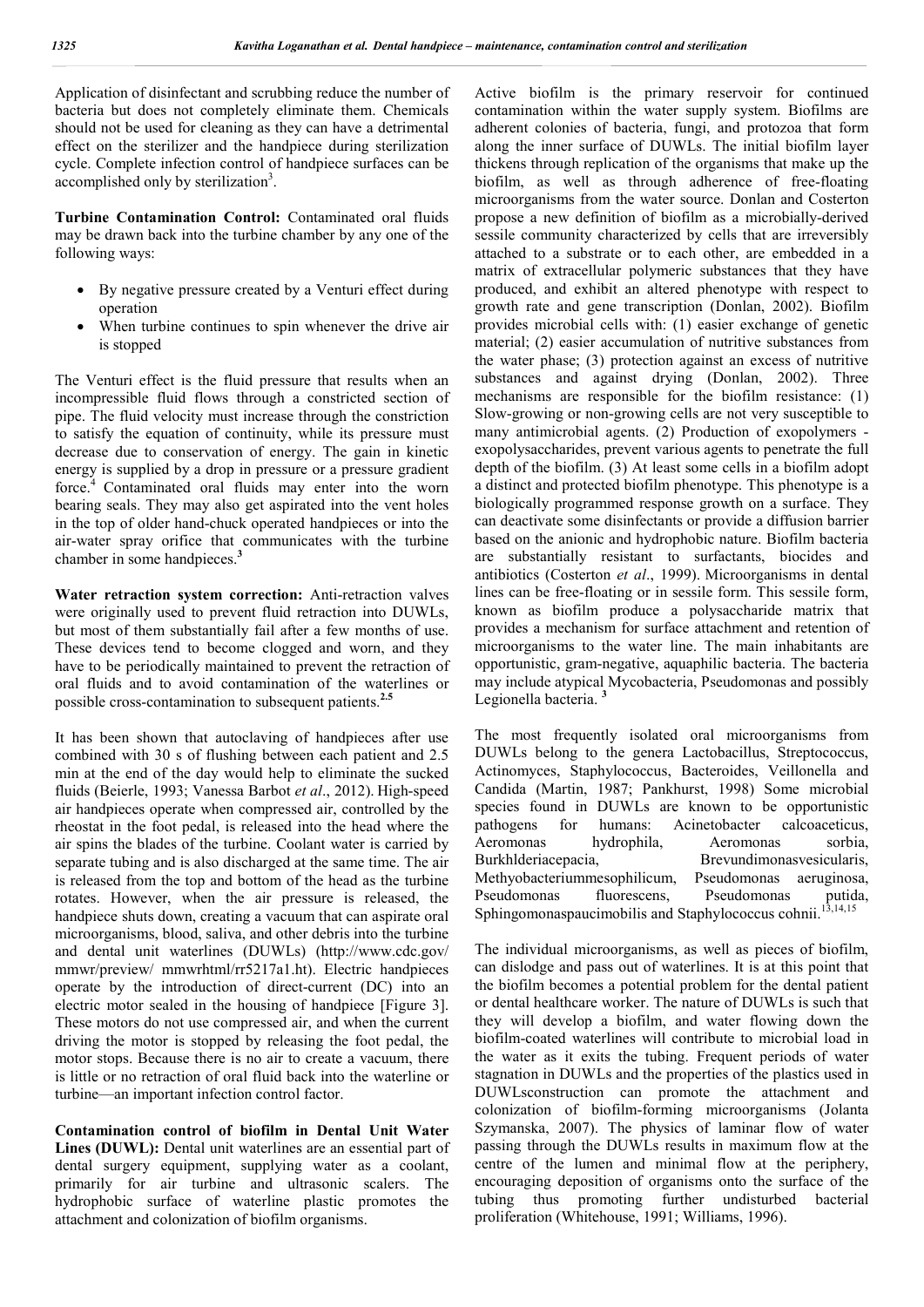In addition, bacteria adhere more readily to hydrophic polymeric plastic tubing (polyvinyl chloride, polyuretane) than to tubing composed of glass or steel (Williams *et al*., 1996). Different methods may contribute to combat microorganisms associated with water, upstream from, on the entrance and inside the DUWL. These methods may involve chemical or nonchemical approaches. Chemical approaches mainly involve the use of disinfectants that have been developed for DUWL maintenance. Most of them are based on sodium hypochlorite (NaOCl), hydrogen peroxide (H2O2) – with or without silver ions – and TAED (tetra-acetylethylenediamine) formulation of peracetic acid; this formulation has fewer side effects than peracetic acid (Montebugnoli *et al*., 2004). Ideally, a treatment process should prevent both initial contamination of DUWLs and biofilm development, be easily performed by staff, and offer continuous protection (and during periods of nonuse). .

Non-chemical approaches (Vanessa Barbot, 2012) for disinfection of DUWL includes

- Pretreatment of tap water by filtration (Dayoub *et al*., 1978; Monarca *et al*., 2002), the use of gloves, masks, protective eyewear and rubberdam-like barriers are all relevant approaches to prevent microbial contamination both at the entrance and at the output of the unit (Cochran *et al*., 1989).
- Surface of tubing is modified to inhibit microbial accumulation; polyvinylidene fluoride-coated tubes have been demonstrated to significantly reduce biofilm formation and maintain water quality over 1 year (Yabune *et al*., 2005).
- Incorporation ofantiretraction valves to reduce suck-back of fluids from the oral cavity.
- Flushing of waterlines would reduce the microbial load in DUWLs.

The CDC recommendation stating that dental unit treatment water should contain less than 500 colony forming units (CFU) per milliliter of bacteria can be accomplished by use of microbial point-of-use filters and independent water systems.<sup>3</sup> Precautions to be taken while disinfecting the water system contamination are

- Disinfectants such as iodophore or diluted sodium hypochlorite, used for disinfection must be flushed out of the system with clean, boiled, or sterile water before use.
- 0.5% sodium hypochlorite and other strong chemicals can damage the handpiece; hence handpiece must be removed before disinfecting the system.
- Very dilute biocides that are used continuously in the treatment water must be researched thoroughly because some of them can decrease composite bond strengths to enamel and dentin.

**Dental Bioaerosol-potential occupational hazard:** Dental handpieces produce aerosol which is a mixture of air coming from a handpiece, water flowing from Dental Unit Water Lines and a patient's saliva, and is always accompanied by splatter. **<sup>16</sup>**Micik and colleagues in their pioneering work on aerobiology defined aerosols as particles less than 50 µm in diameter and splatter as airborne particles larger than 50 µm in diameter. Aerosols have the potential to penetrate and lodge in the smaller passages of the lungs and are thought to carry greatest potential for transmitting infections (Micik *et al*., 1969; Miller *et al*., 1971; Micik *et al*., 1971; Abel, 1971;

Miller, 1978). Aerosols include patient's saliva, nasal and throat secretions, dental plaque, gum secretion, blood, tooth tissues and materials used for dental treatment. Splatter is described as mixture of air, water and/or solid substances, such as fragments of dental fillings, carious tissues and sandblasting powder (Jolanta Szymanska, 2007). Aerosolization of microorganisms especially mycobacterium that may cause pulmonary tuberculosis has always been a concern. Contamination from aerosol and splatter can be reduced by use of rubber dam, high volume evacuation and universal use of personal barriers, drapes or effective clean up procedure. **<sup>3</sup>**

Sterilization: The lumen and crevices in handpieces that lodges infective patient materials makes cleaning and disinfection challenging. Sterilization of instruments ensures that they are free of all microbial life including microbial spores which are the most difficult of micro-organisms to kill.<br><sup>24</sup> Sterilization is defined as the complete destruction or elimination of all living micro-organisms, accomplished by physical methods (dry or moist heat), chemical agents (ethylene oxide, formaldehyde, alcohol), radiation, or mechanical methods (filtration) (Dorland's Medical Dictionary). Sterilization ensures that the handpieces are free of all microbial life including microbial spores which are most difficult of microorganisms to kill.

According to Spaudling's Classification, patient care items are classified as critical, semi-critical and non-critical items. Dental handpieces (inclusive of high speed motors, low speed motors, contra/prophy angles and ultrasonics) are semi-critical instrumentsrequiring sterilization (instruments that do not penetrate the soft tissues or bone but contact mucous membranes or non-intact skin). The Centers for Disease Control (CDC) and the American Dental Association (ADA) utilizes this classification and gives the following recommendations (Centers for Disease Control and Prevention, 2003; American Dental Association, 1996; American Dental Association, 2005):

- Semi-critical items be heat sterilized between uses and not heavily disinfected.
- Dental handpieces can be contaminated internally with patient material and should be sterilized after each patient
- Handpieces that cannot be heat sterilized should not be used

Sterilization of handpieces must be monitored and documented. The motor end of the attached low-speed handpiece can be covered by pulling a disposable, single-use, slender plastic bag up over it and pushing (popping) the handpiece through the sealed end of the bag so that the bag covers the motor end and part of the hose. Cleaning, disinfection and lubrication before sterilization is essential for safe use of high-speed dental turbines. Due to internal contamination, it is necessary to clean the handpieces internally before sterilization. Disinfection is defined as the removal or killing of all pathogens, but not spores. Ideally, all vegetative microbes should be killed, but a reduction in the number of pathogens to a level that is unlikely to cause infection is acceptable. The CDC and ADA have suggested that the external surfaces of handpieces be wiped thoroughly with absorbent materials saturated with a chemical germicide if they cannot be sterilized. Methods of disinfection include heating (Pasteurization or boiling in water), ultrasonics, or chemical solutions (2).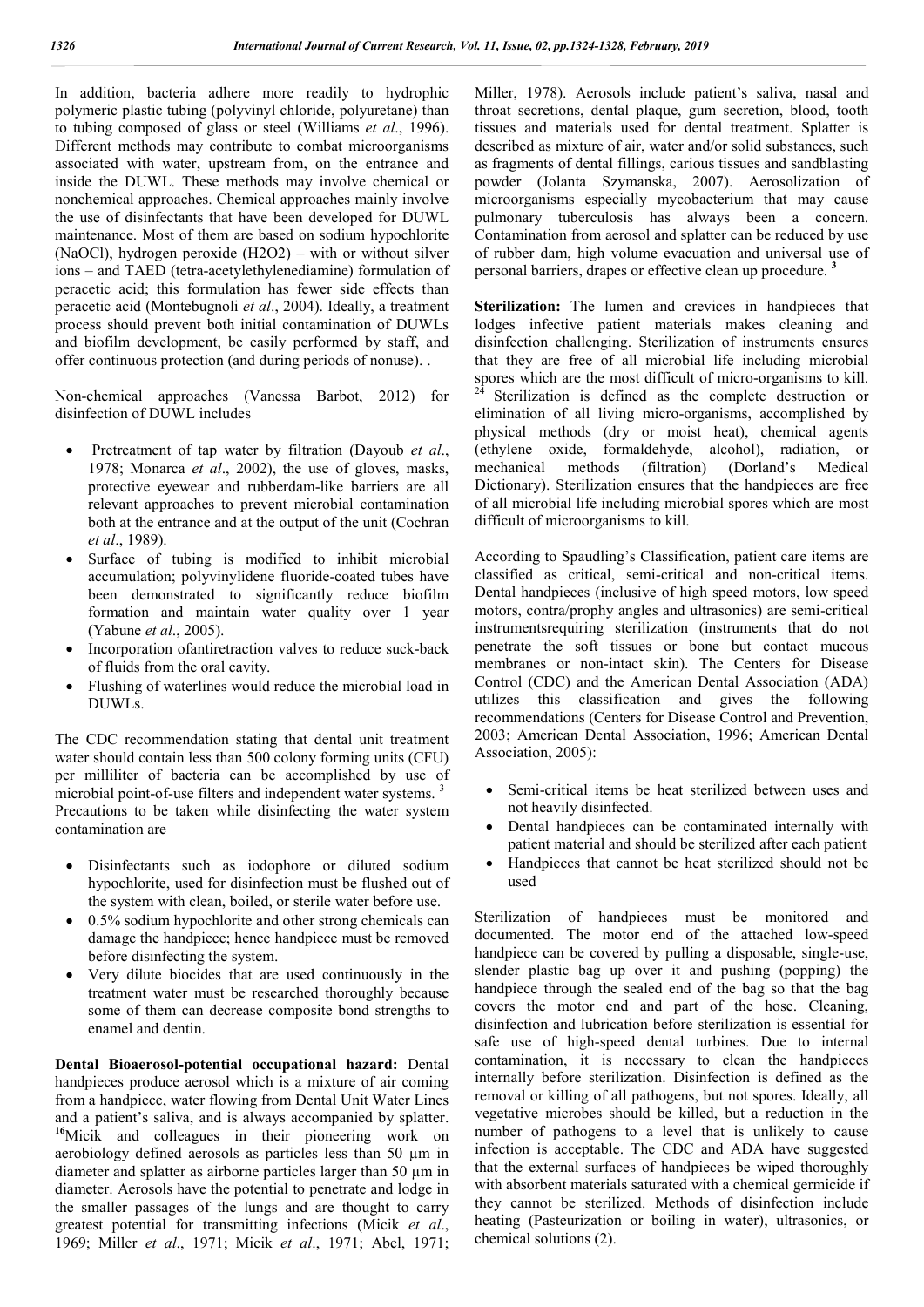The disinfectants commonly used in dentistry includes iodophors, aldehydes (glutaraldehyde and formaldehyde), alcohol (ethanol and isopropanol), Alcohol ammonium, Quaternary ammonium compounds (benzalkonium chloride, alkyldimethylbenzyl ammonium chloride, and didecyldimethylammonium chloride), and peroxygenated compounds. Cleaning followed by disinfection is generally practiced, whereas cleaning followed by sterilization is to be preferred (Polat *et al*., 2006). The choice of lubricant is also very important for proper maintenance of the rotating instruments. The lubricant should have a good wetting capacity in order to cover all internal moving parts, but at the same time not being able to leak out. Lubricating oil should be applied before sterilization, but has been proved to be both an impediment to and favorable for the sterilization process. Petroleum-based lubricants are not easily removed by washing with aqueous cleaners. Contamination from patient bacteria in dental devices may be hindered by lubricants. The use of nonwater-soluble, oil-based lubricant could prevent steam from killing bacterial endospores, especially if there is an excess use of lubricant (Zimmerman). Proper steps in sterilization must be performed after every patient. Remove any bur present in the handpiece before beginning a handpiece maintenance and sterilization cycle. Handpieces should never be sterilized with a bur in the chuck. Use of a steam heat autoclave or chemical vapor sterilizer is required, at a maximum temperature of 135 degrees C or 275 degrees F per sterilizer manufacturer's recommendations.

When using a chemical sterilizer, the handpiece must be completely dry. Excess water will cause oxidation of the hand piece in the chamber resulting in corrosion. If using a plastic/ paper bag be sure the paper is facing up to ensure complete sterilization. Steam heat autoclave is the most widely recommended form of sterilization. Autoclaves should be tested weekly with a biologic indicator to ensure proper sterilization is achieved with each cycle. A properly working autoclave will ensure all of your instruments are free of infectious and contaminated material. The autoclave should always run through the complete cycle. Never use a handpiece that has not cooled off. Running a handpiece under cool water can warp the turbine. Using the handpiece while still warm will cause stress to the turbine. Allow the handpiece to completely cool down prior to use. Sterilization between patients using acceptable methods that ensure internal and external sterility is recommended. Acceptable sterilization methods include steam under pressure (autoclave), dry heat, or chemical vapor. Ethylene oxide sterilization is not recommended for high-speed dental handpieces, low-speed handpiece components used intraorally, or prophy angles. Disposable prophy angles are available and must be discarded after one use. Autoclave sterilization is one of the most rapid methods of sterilization of handpieces. Fiber optics should be cleaned with detergent solution and ends of optics should be wiped with alcohol or other suitable organic solvents before factory servicing. The clinician should scrub metal-bearing, high-speed handpieces and the sheath or cone of the low-speed straight handpiece at the sink with running water and detergent. The handpiece should be bagged, sheathed, and autoclaved. The manufacturer's directions should be followed for cleaning high-speed handpieces with a lubrication-free, ceramic-bearing turbine. Chemical vapor pressure sterilization works well with ceramic-bearing handpieces. Chemical that would damage the internal parts of the handpiece should be avoided. Attention to directions on cleaning fiberoptics at both

ends of the handpiece prolongs service life. ETOX gas sterilization is the gentlest method of sterilization used for handpieces. Internal and external cleaning is important. The handpieces should be out of circulation for several hours or overnight during ETOX processing. **<sup>3</sup>**

#### **Conclusion**

Dental handpiece are an essential part of any dental practice. It is imperative for every practicing dentist to understand the importance of maintenance and sterilization of dental handpiece and their components in order to preserve the lifespan of the instrument with good functionality and longevity, to minimize the risk for cross-infection and to ensure optimal performance in the dental office.

#### **REFERENCES**

- Abel LC., Miller RL., Micik RE., Ryge G. 1971. Studies on dental aerobiology, IV: Bacterial contamination of water delivered by dental units. *J Dent Res.,* 50:1567-9.
- Abichandani SJ. and Nadiger R. 2013. Cross-contamination in dentistry: A comprehensive overview. Chronicles of Young Scientists 4(1): 51-58.
- American Dental Association (ADA) Sterilization and disinfection of dental instruments, Downloadable December 1, 2005 at: http://www.ada.org/members/ resources/topics/cdc/cdc\_sterilization.pdf
- Centers for Disease Control and Prevention (CDC). Guideline for Disinfection and Sterilization in Healthcare Facilities, 2008. http://www.cdc.gov/ncidod/dhqp/pdf/ guidelines/ Disinfection\_Nov\_2008.pdf.
- Centers for Disease Control and Prevention (CDC). Guidelines for infection control in dental health care settings, 2003. MMWR Morb Mortal Wkly Rep.2003, Dec. 19, 2003, Vol. 52, No. RR-17, 1-68. http://www.cdc.gov/mmwr/ preview/mmwrhtml/rr5217a1.htm.
- Costerton JW., Stewart PS., Greenberg EP. 1999. Bacterial biofilm: a common cause of persistent infections. *Science*, 284, 1318-1322.
- Donlan RM., 2002. Biofilms: microbial life on surfaces. *Emerging Infectious Diseases*, 8, 881-890.
- Donlan RM., Costerton JW. 2002. Biofilms: survival mechanisms of clinically relevant microorganisms. *Clin Microbiol Rev.,* 15, 167-193.
- Dorland's Medical Dictionary. American Dental Association (ADA) Council on Scientific Affairs, Council on Dental Practice. Infection control recommendations for the dental office and dental laboratory. *J Amer Dent Asso*, 1996; 127 (5):672-80.
- Jolanta Szymanska. Dental Bioaerosols as an occupational hazard in dentist's workplace. *Ann Agric Environ Med* 2007; 14: 203-207.
- Korvick JA., Rihs JD., Gilardi G.L and Yu VL. 1989. A pink pigmented, oxidative, non-motile bacterium as a cause of opportunistic infections. Arch Intern Med 149: 1449–1452.
- Martin MV. 1987. The significance of the bacterial contamination of dental unit water systems. *Br Dent J* 163: 152–154.
- Micik RE., Miller RL., Leong AC. 1971. Studies on dental aerobiology, 3: Efficacy of surgical masks in protecting dental personnel from airborne bacterial particles. *J Dent Res.,* 50:626-30.